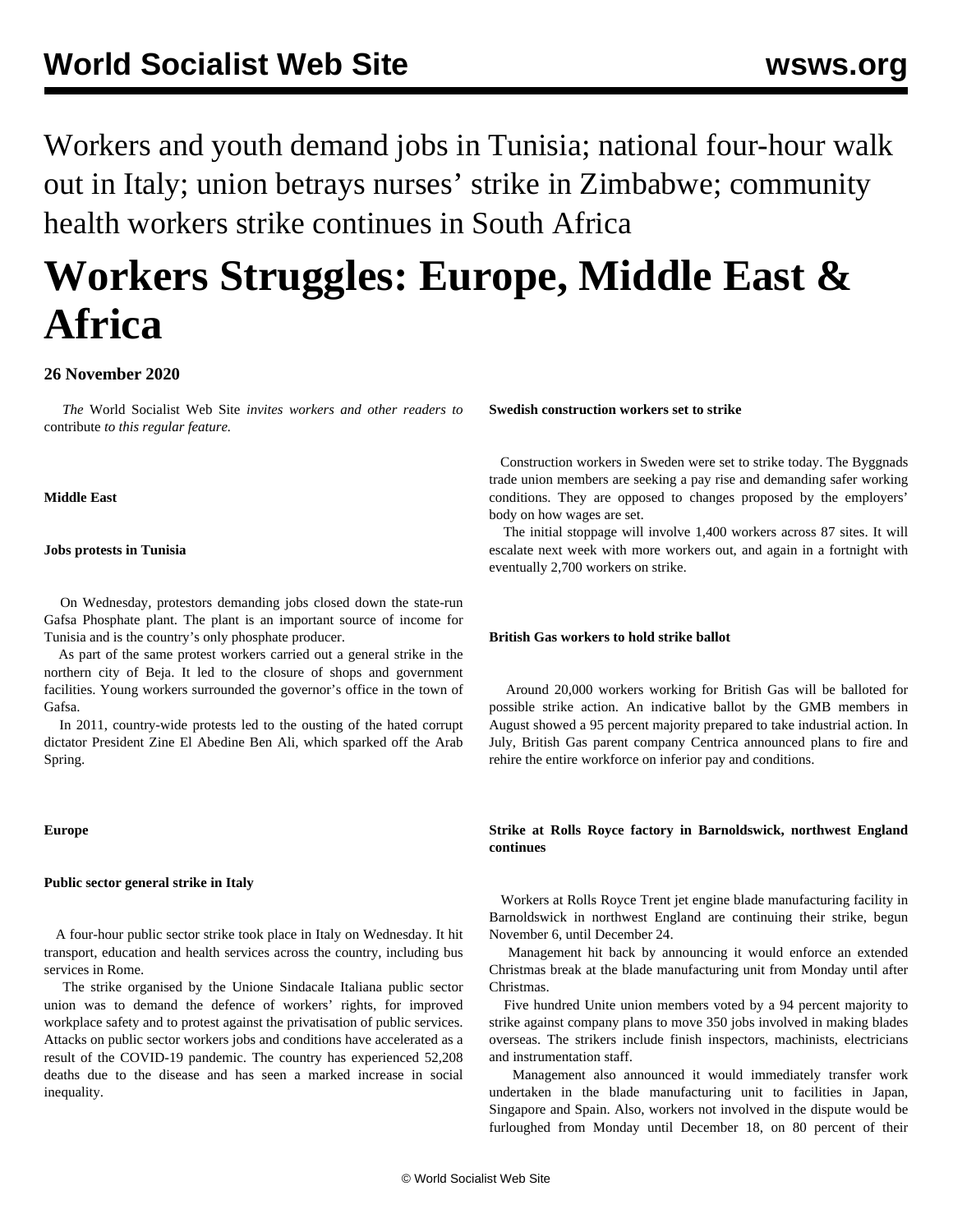wages.

 Unite had called for a reversal of the company decision, or for alternative work employing the same number of workers to be carried out at the Barnoldswick factory. Rolls Royce is the major employer in the town, where the jet engine was developed. Rolls Royce began production at the Barnoldswick site in 1943.

### **Strike continues of bus manufacture workers in northern England**

 Around 100 workers at the Optare bus manufacturing plant near Leeds are stepping up industrial action. The Unite union members voted by a 70 percent majority to take industrial action after the company failed to implement a pay rise agreed in November last year.

 They began an overtime ban on October 14, followed by a series of 48-hour strikes and four-day strikes, the second of which began Tuesday. Optare is owned by the billionaire Hinduja brothers.

#### **Irish health workers to strike**

 Irish health workers at CoAction and South Doc in Cork and Kerry voted in favour of strike action. The SIPTU union members work for Section 39 organisations, which provide health services but are not directly funded by the government. The one-day strikes will take place in December.

 The action by Cork and Kerry Section 39 workers is part of nationwide action. In December, Section 39 staff in the Dublin area will be balloted.

 At issue is the longstanding fight for the restoration of pay and conditions in line with staff directly employed by the Irish state. Directly employed health staff had their pay reduced following the 2008 financial crisis. This was later restored but pay and conditions for Section 39 staff have not been restored.

 Around 1,000 Section 39 staff held a 24-hour stoppage in February over the issue, but further action was suspended with the pandemic.

#### **Strike by Scottish railway guards**

 Guards at ScotRail based in Glasgow, Scotland are to strike Sunday over the abuse of disciplinary measures. The Rail, Maritime and Transport union (RMT) members will also take action for subsequent Sundays, as well as refusing to work rest days as overtime.

 Meanwhile, 2,500 ScotRail workers are being balloted for strike action for a pay rise.

## **Strike by Icelandic coastguard helicopter mechanics continues**

 Mechanics responsible for the maintenance of the Icelandic coastguard service's helicopters have been on strike since November 5. The Association of Icelandic Aircraft Engineers members are seeking a pay rise.

The coastguard service has three helicopters in service, but two are out

of commission due to the strike. The third helicopter was to come out of service Wednesday for planned maintenance, leaving no helicopters available.

 The Icelandic mediation service was involved in negotiations and according to press reports the strike is likely to be resolved this week. However, even if the strike is resolved it will take time to get the helicopters in service.

#### **Africa**

## **Over 1,200 Zimbabwean nurses struck from payroll after union betrays strike**

 In the middle of the COVID-19 pandemic, the Zimbabwe government removed over 1,200 nurses from the payroll for November, after the nurses' strike over low pay and lack of personal protective equipment (PPE) was betrayed by the union.

 The Zimbabwe Nurses Association (ZINA) reached a sellout agreement to end the months-long strike. With inflation running at over 800 percent, nurses were demanding payment in US dollars. ZINA agreed a two-day working week, with shifts of up to 12 hours, to lower transport costs so nurses can live on low salaries.

 The government then reneged on the agreement, with a directive to revert to normal working hours. The union told its members to defy the order as individuals, rather than mobilising the whole membership in strike action.

 Nurses were told to reapply for their jobs and that they face being put on temporary contracts.

 ZINA is now pleading with the government and claiming that the courts will intercede on behalf of the aggrieved nurses.

Zimbabwe has 9,508 reported COVID-19 cases and 274 deaths.

## **Community health workers in South Africa continue strikes and demonstrations over pay and conditions**

 On Thursday, thousands of South African community health workers marched nationwide for better working conditions and pay increases. In Northern Cape province hundreds of community health workers have been out for two weeks.

 The National Education, Health and Allied Workers Union (NEHAWU) members also demand to be employed permanently by provincial health departments rather than outsourced to NGOs, where they lose out on pay, benefits and security.

## **South African hospital workers suspended after protest over unsafe conditions**

 Eight employees at Northdale Hospital, Pietermaritzburg, South Africa have been suspended following a protest in which the CEO of the hospital was forced out of the building.

 The NEHAWU members were protesting the lack of PPE and management negligence.